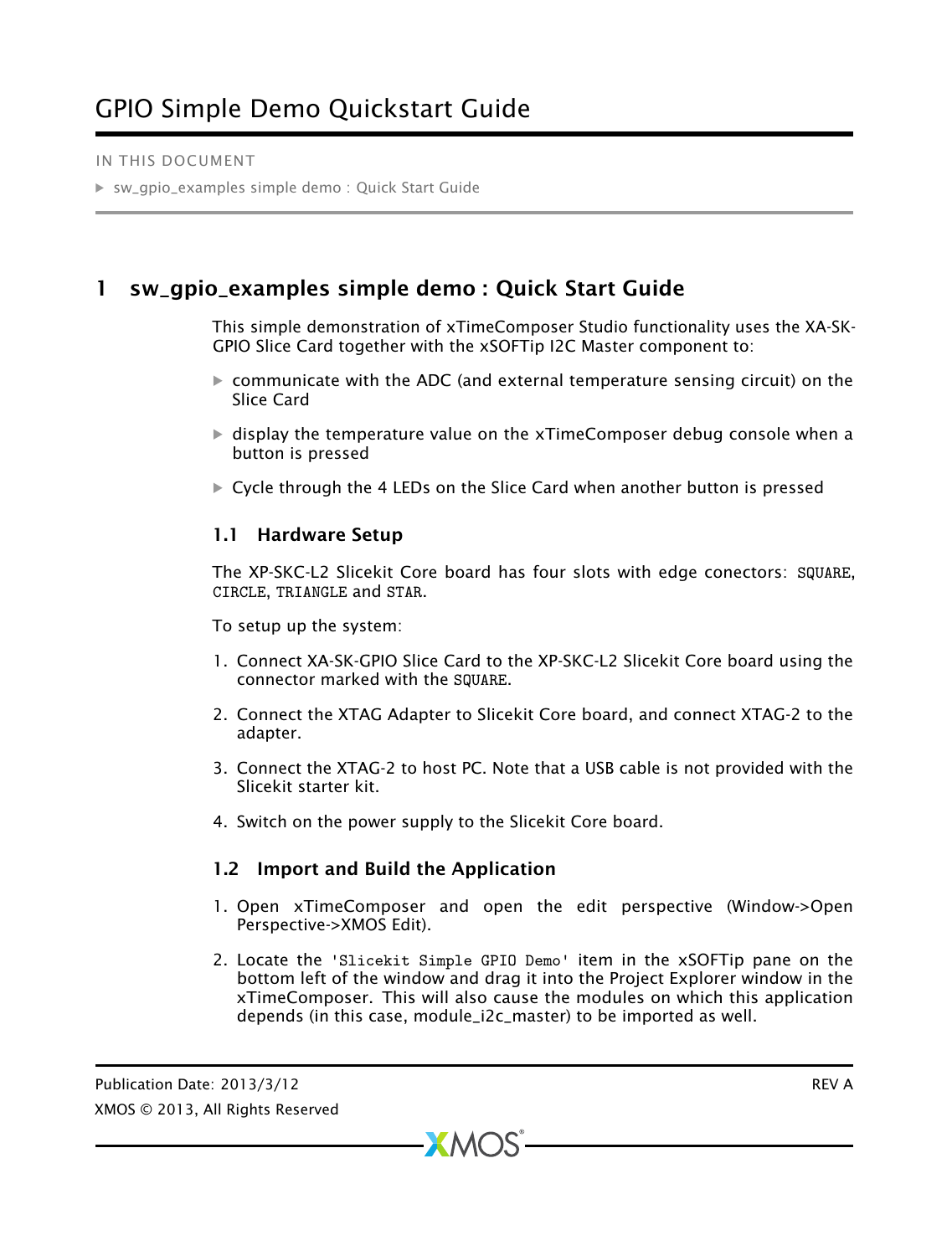

Figure 1: Hardware Setup for Simple GPIO Demo

> 3. Click on the app\_sk\_gpio\_simple\_demo item in the Explorer pane then click on the build icon (hammer) in xTimeComposer. Check the console window to verify that the application has built successfully.

> For help in using xTimeComposer, try the xTimeComposer tutorials, which you can find by selecting Help->Tutorials from the xTimeComposer menu.

> Note that the Developer Column in the xTimeComposer on the right hand side of your screen provides information on the xSOFTip components you are using. Select the I2C master (Single Bit Ports) component in the xSOFTip Browser, and you will see its description together with links to more documentation for this component. Once you have briefly explored this component, you can return to this quickstart guide by re-selecting 'Slicekit COM Port GPIO Demo' in the xSOFTip Browser and clicking once more on the Quickstart link for the GPIO Simple Demo Quickstart.

## 1.3 Run the Application

Now that the application has been compiled, the next step is to run it on the Slicekit Core Board using the tools to load the application over JTAG (via the XTAG2 and Xtag Adaptor card) into the xCORE multicore microcontroller.

1. Click on the Run icon (the white arrow in the green circle). A dialog will appear asking which device to cvonnect to. Select XMOS XTAG2. The debug console window in xTIMEcomposer should then display the message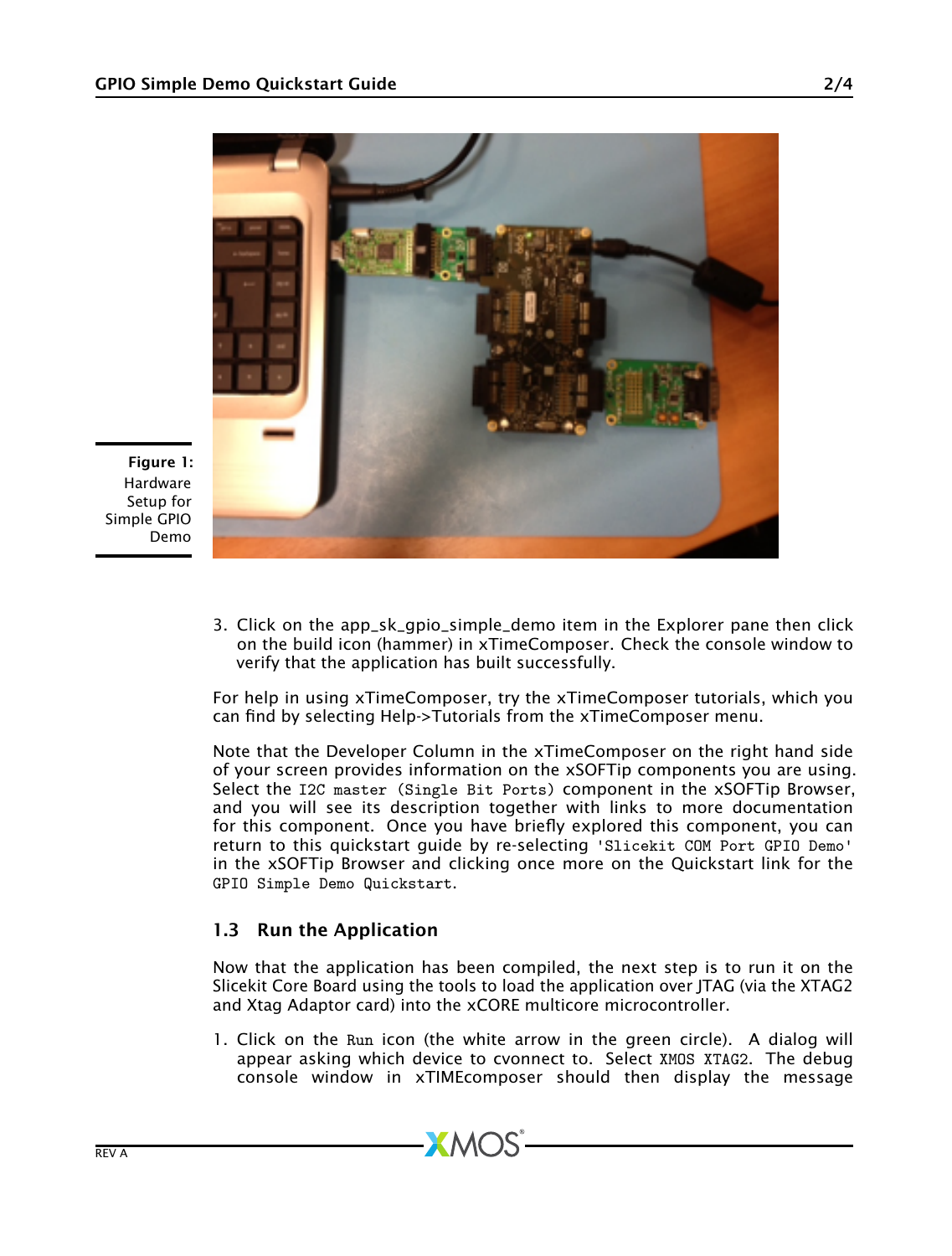\*\* WELCOME TO SIMPLE GPIO DEMO \*\* in the Debug Console window. This has been generated from the application code via a call to the printstr() function.

- 2. Press Button 1 on the GPIO Slice Card. Each time the button is pressed, the application lights the next LEDs on the Slice Card and displays "Button 1 pressed" in the debug console within xTime Composer Studio. Press the button 5 or 6 times to verify the functionality.
- 3. Press Button 2 on the Slice Card. This causes the current temperature value to be read from the ADC over the I2C bus and then reported on the debug console. Press the button a few times.
- 4. Do something to alter the temperature of the sensor (use freezer spray, or place your finger on it for a while). Press Button 2 again to verify that the changed temperature is reported.

|                               | Console 8 Problems Tasks Debug                                             | ■ × 後 |
|-------------------------------|----------------------------------------------------------------------------|-------|
|                               | app_slicekit_com_demo_Debuq.xe [XCore Application] xrun (9/18/12 12:52 PM) |       |
|                               | <b>Button 1 Pressed</b>                                                    |       |
|                               | Button 1 Pressed                                                           |       |
|                               | Temperature is :26 C                                                       |       |
| <b>Figure 2:</b><br>enshot of | Temperature is :26 C                                                       |       |
|                               |                                                                            |       |
| Console<br>window             |                                                                            |       |
|                               |                                                                            |       |

## 1.4 Next Steps

### 1.4.1 Look at the Code

- 1. Examine the application code. In xTIMEcomposer navigate to the src directory under app\_sk\_gpio\_simple\_demo and double click on the main.xc file within it. The file will open in the central editor window.
- 2. Find the main function and note that it runs the app\_manager() function on a single logical core. Confirm that there are no other logical cores running (e.g. only one function call within the par{}.
- 3. Find the app\_manager function within the same file and look at the select statement within it. What do you think this select statement is doing? Review the XC programming guide [\(X1009\)](http://www.xmos.com/docnum/X1009:/page1#prog-xc-responding-to-multiple-inputs) to find out more about select statements. Now use the xSOFTip explorer pane to navigate back to the root of the documentation for this application. Click on the 'Slicekit GPIO Example Applications and read the notes there about how the code works.
- 4. Examine the I2C interface to the ADC on the Slice Card. Take a look at the calls to the I2C Master function library within main.xc, and use the xSOFTip Explorer pane in xTIMEcomposer to locate this module and display its documentation in the Developer Column.

 $XMOS$ 

Screenshot